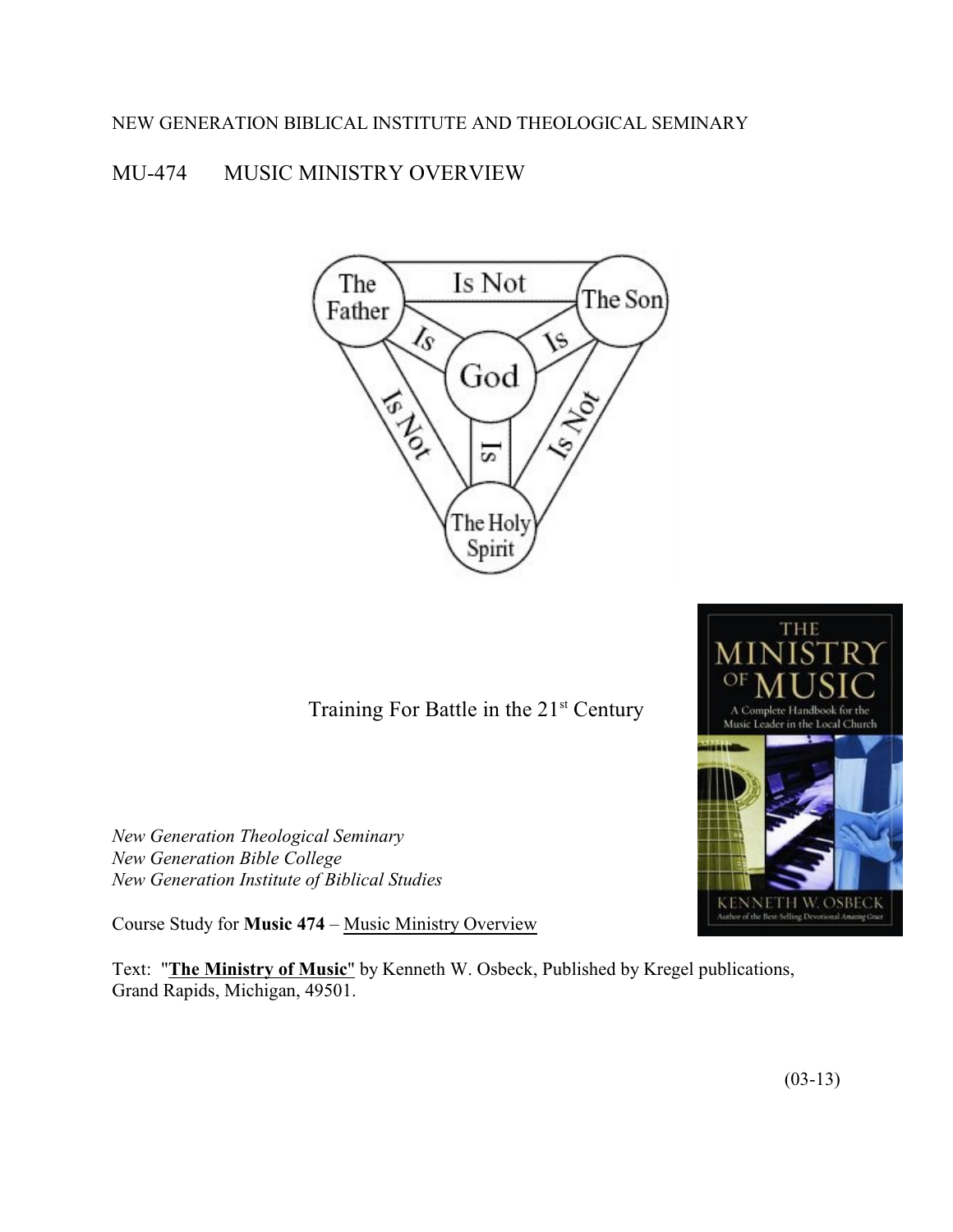1. Explain the term "evangelical church."

2. Discuss the Egyptians and music.

3. Explain what the author has to say about the Greeks and music.

4. Summarize the authors viewpoints on the Hebrews and their Music.

5. How many times are music related words used in the Bible? How many books of the Bible contain references to music?

6. Give Chapter and Verse of examples of music used in the early church.

7. What was the chief source of Christian Music? Give examples.

8. What was most important in the middle ages? Explain.

9. On page 21, discuss the mass and its sections.

10. The medieval period saw the growth of what? Explain.

11. Congregational singing was a powerful force. Did it help gain converts? Discuss.

12. On page 24, discuss what the author has to say about the anthem.

13. According to the author, what was the 18th Century ready for?

14. Give Isaac Watts ideas on songs. Name three of his more famous works.

15. Discuss the Wesleyan movement as found on page 25.

16. List (12) twelve other well-known 18th Century composers and one hymn for each.

17. The oratorio came into existence in the 18th Century. Name three important composers and their works.

18. Who were some of the important hymn writers of the 19th Century and give an example of their work?

19. List the (6) six types of Hymn writers of the Victorian Era.

20. Explain "High Church Hymn Writers of the Victorian Era".

21. Discuss "The Evangelical or Low Church Hymn Writers of the Victorian Era".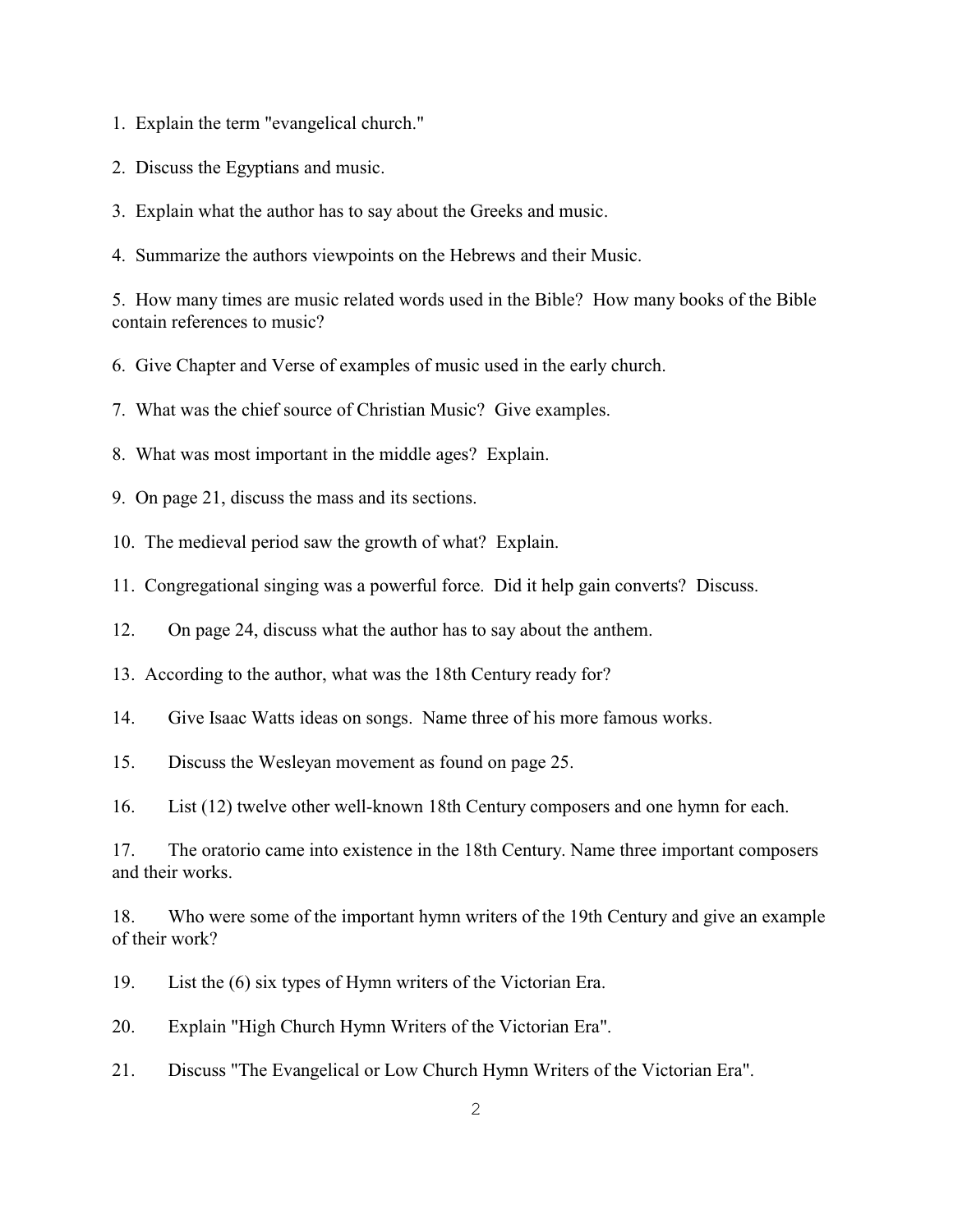22. Summarize, "The Broad Church Hymn Writers of the Victorian Era".

23. What does the author have to say about "The Dissenting Church Hymn Writers of the Victorian Era"?

24. Explain, "The Post-Victorian Church Hymn Writers".

- 25. Summarize the authors views on "Russian Choral Music".
- 26. What did the early settlers use for music in their churches?
- 27. Define "Gospel Music" according to Edmund Lorenz.
- 28. List five (5) important Gospel Song writers of the past and five (5) present day ones.
- 29. List twelve (12) important American Song writers of the 19th and 20th Centuries.
- 30. What three (3) things did 19th and 20th Century hymn writers express in their works?
- 31. Looking to the present and future, what promising things are taking place?
- 32. What should be the ultimate objectives of the church music program?
- 33. What must a church have to have an effective total music program?
- 34. What three (3) main areas must a church music director be qualified in?
- 35. What spiritual characteristics must the music director have?
- 36. List the personal traits needed for a music director.

37. A music director must not only lead his organizations but he must also do what?

38. A director must have a factual and thorough grasp of music fundamentals. These should include what three (3) things?

39. A church music director must be trained in spiritual and musical discernment for choosing appropriate music for each type service and program. List and define the different types of sacred music.

- 40. The mark of a good conductor is what?
- 41. Define the church year calendar.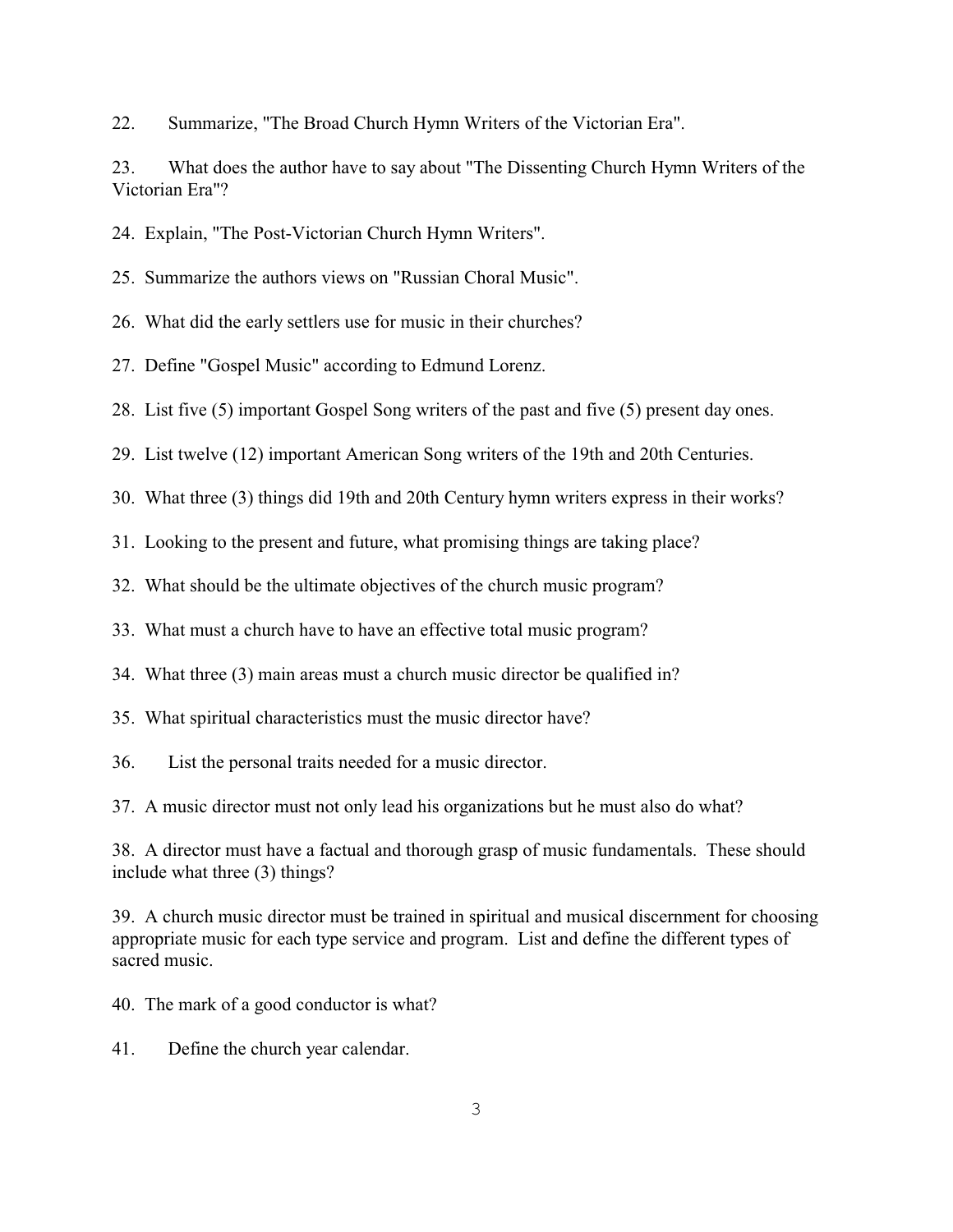42. A director needs the basic beat pattern as shown on pages 42 through 46. He also needs to give clear attacks and cues. How can this be obtained?

43. Explain the wrist action in cues on page 49.

44. List the four (4) types of singing voices and the sub classes within each.

45. What is the two-fold responsibility of a church music director?

46. What should be the spiritual objectives of a song service?

47. John Wesley had good directions for congregational singing. List and discuss each suggestion.

48. Who is to blame for a lack of enthusiastic congregational singing and why?

49. In a formal service, what influence should the music director exhibit over the congregation?

50. Name one other important music person in the church. Discuss his/her importance.

51. List and briefly explain the specific suggestions offered to song leaders to encourage better congregational singing.

52. List ten (10) ways a song leader can begin a service.

53. Explain why it is important for a song leader to maintain interest.

54. List some helps in maintaining interest in a song service.

55. Give five (5) suggestions for choosing and teaching new gospel choruses.

56. List the seven (7) procedures for teaching a short chorus.

57. Discuss ways of teaching a longer chorus.

58. Briefly summarize the conclusion.

59. What is the starting point for building a strong music program in the church?

60. What are the prerequisites that are basic for a director of a children's choir?

61. At what age should a beginner's choir begin?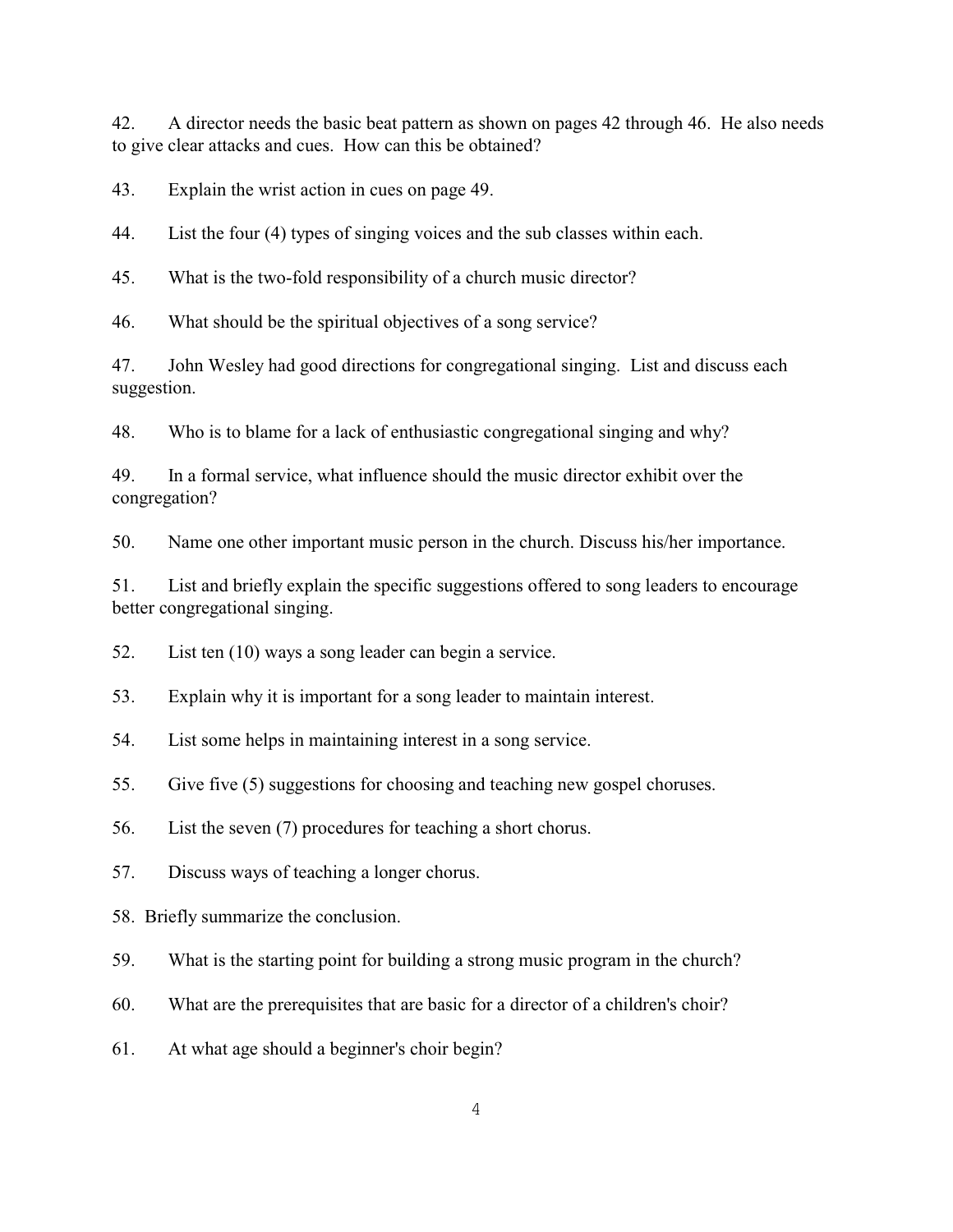62. Discuss behavior patterns and characteristics of this age group.

63. Briefly discuss beginning choir music and the ideal leaders voice.

64. List the ten (10) steps in the suggested procedure for teaching rote songs to beginners.

65. Discuss the problem of children who cannot sing on pitch.

66. Explain the use of rhythm and bodily responses in the beginner choir.

67. Briefly summarize the choosing of songs for the beginners choir.

68. Explain the age limits of the primary choir and the behavior patterns of the students involved.

69. Should the primary choir sing songs with more variety? Summarize head tones and diction.

70. On page 75 through 78, summarize rhythm and the use of rhythmic activities.

71. Briefly describe ways of teaching letter names of notes to primary choir children.

72. In listening for appreciation, what suggestions would be of importance to the music director?

73. For what age group is the Junior Choir? Briefly discuss what to do with the boys with changed voices.

74. Discuss the ten (10) points in teaching a new songs by note rather than by rote.

75. What other musical areas can a director develop at this age group?

76. What theory work should be continued in junior choir?

77. Summarize what further theory training for the junior choir should include.

78. List the more complicated rhythm patterns that should be introduced to the junior choir.

79. From pages 84 and 85, explain various ways of teaching the complex rhythms shown.

80. A good activity for the students is a notebook containing the things they have and are learning. List ten (10) things this might include.

81. A good way to encourage enthusiasm is to have a point system to earn an award. List ten (10) things that can be used in such a point system.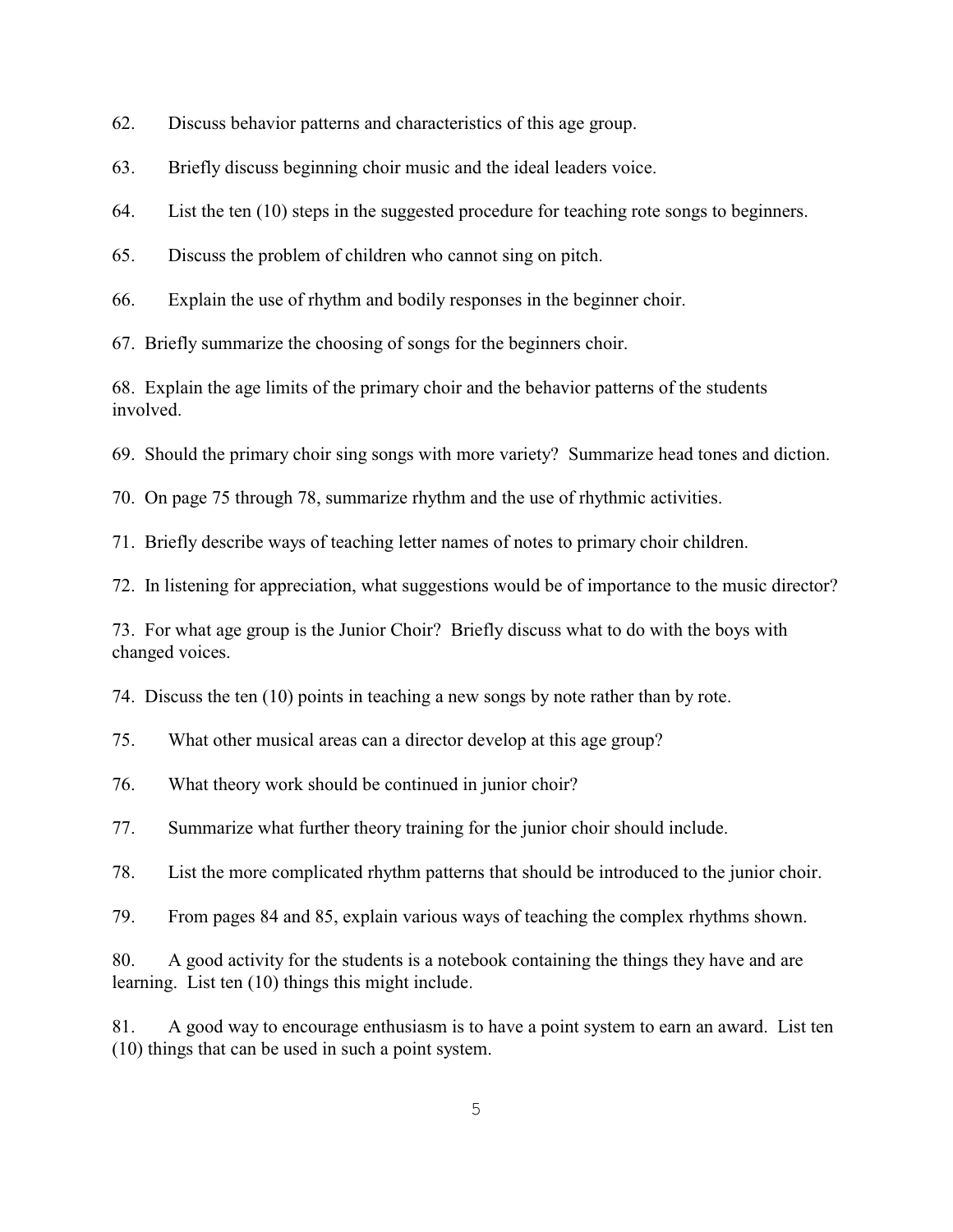82. Using the techniques and activities discussed in this chapter, arrange a junior choir rehearsal.

83. From page 87 and 88, summarize the suggestions for having a successful rehearsal.

84. List some ways of reward for a good year and to build enthusiasm.

85. Discuss the importance of the spiritual content of the songs a director chooses.

86. List some suggested names for the Junior Choir. Include some of your own choosing.

87. From the "Materials and Helps" on page 89, list some of the collections that can be of assistance to the Junior Choir director.

88. Briefly summarize part singing.

89. On pages 91 and 93 the author discusses "Monotonism". Explain what it is and what the director can do to help the child.

90. Give suggestions for starting and promoting a new children's choir in a church.

91. What causes discipline problems in children's choirs?

92. What suggestions are offered by the author regarding discipline of the children's choir?

93. Briefly discuss choir Mothers and Sponsors.

94. What are the benefits of having robes?

95. The author gives suggestions for making your own robes. List them.

96. What other considerations should be kept in mind regarding robes?

97. Summarize the miscellaneous suggestions that the author gives regarding children's choirs.

98. Discuss why it is best to have just one choir for the thirteen through high school age. If necessary, however, where should you divide the group?

99. Discuss the physical and emotional changes in the junior high school age student.

100. Summarize the directors choice of songs. Why is his choice so important?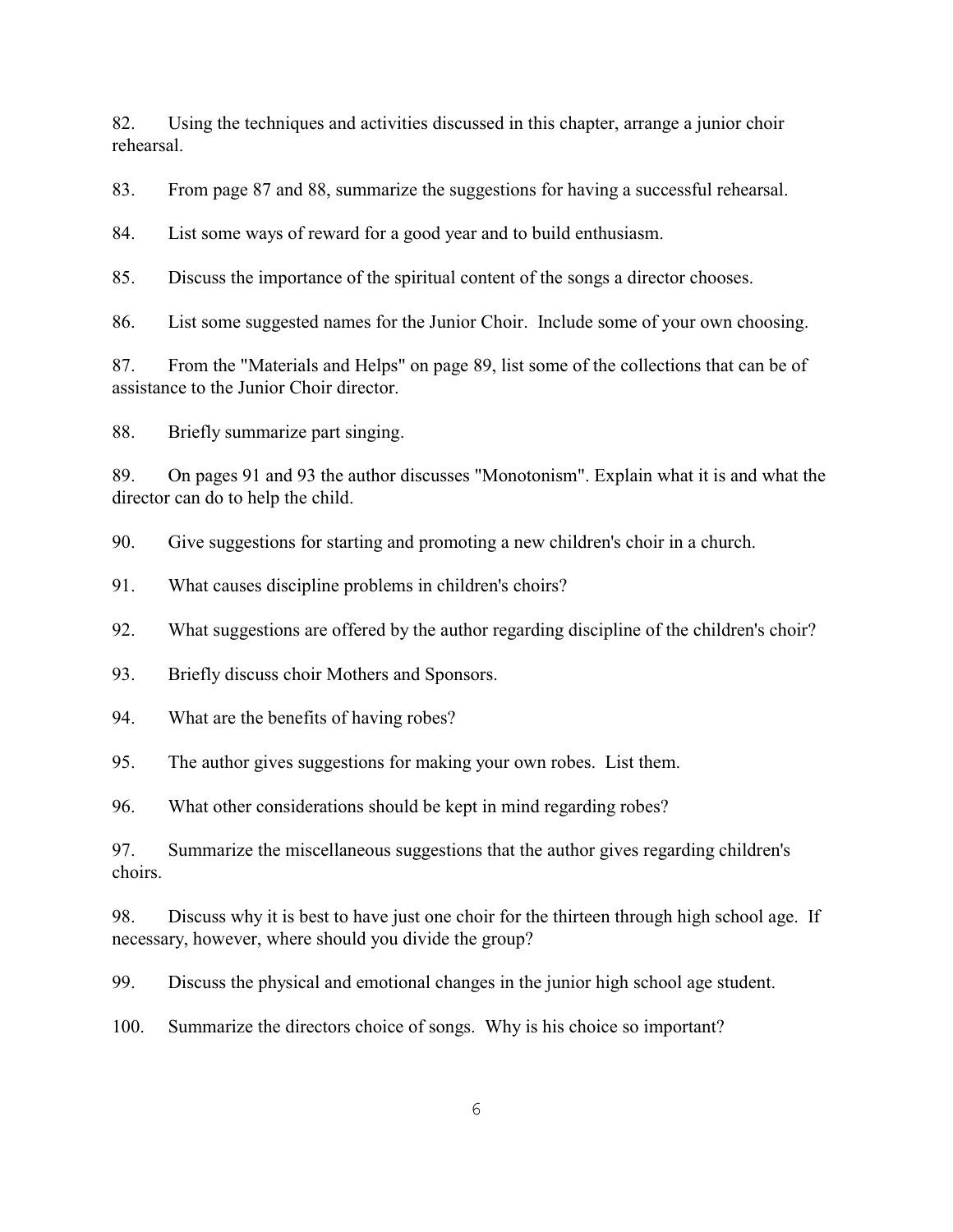101. Discuss what happens when a boys voice changes. Give three (3) signs a director can look for to characterize this change.

102. The children's voices have a difficult time singing regular SAD arrangements. The author has written his own collection of arrangements. List the features of his collections that can help you.

103. Discuss the senior high level choir.

104. What suggestions are offered with respect to conducting a successful rehearsal for a teen-age choir?

105. List the definite don't's that should be headed!

106. Summarize from pages 106 and 107, a sample rehearsal.

107. What officers and policies should the teen-age choir have?

108. List some possible distinctive names for the senior high choir.

109. Briefly summarize the handbell choir.

110. What two things must a director continually remind himself of with this particular group? Explain.

111. What are some of the collections and individual numbers suggested by the author.

112. The Senior choir should epitomize the efforts of the entire music program. What characteristics should

113. List the problems of administration of the Senior choir.

114. Under "Recruiting and selecting new members", discuss age and the recruiting of new members.

115. Since the spiritual effectiveness of any church choir is directly proportionate to its loyalty and morale, a director must work constantly against the factors that can undermine this. List some of these factors.

116. From page 114, discuss the social chairman and some of the functions that can help maintain interest.

117. Discuss what officers are needed and the organizational structure of the Senior choir.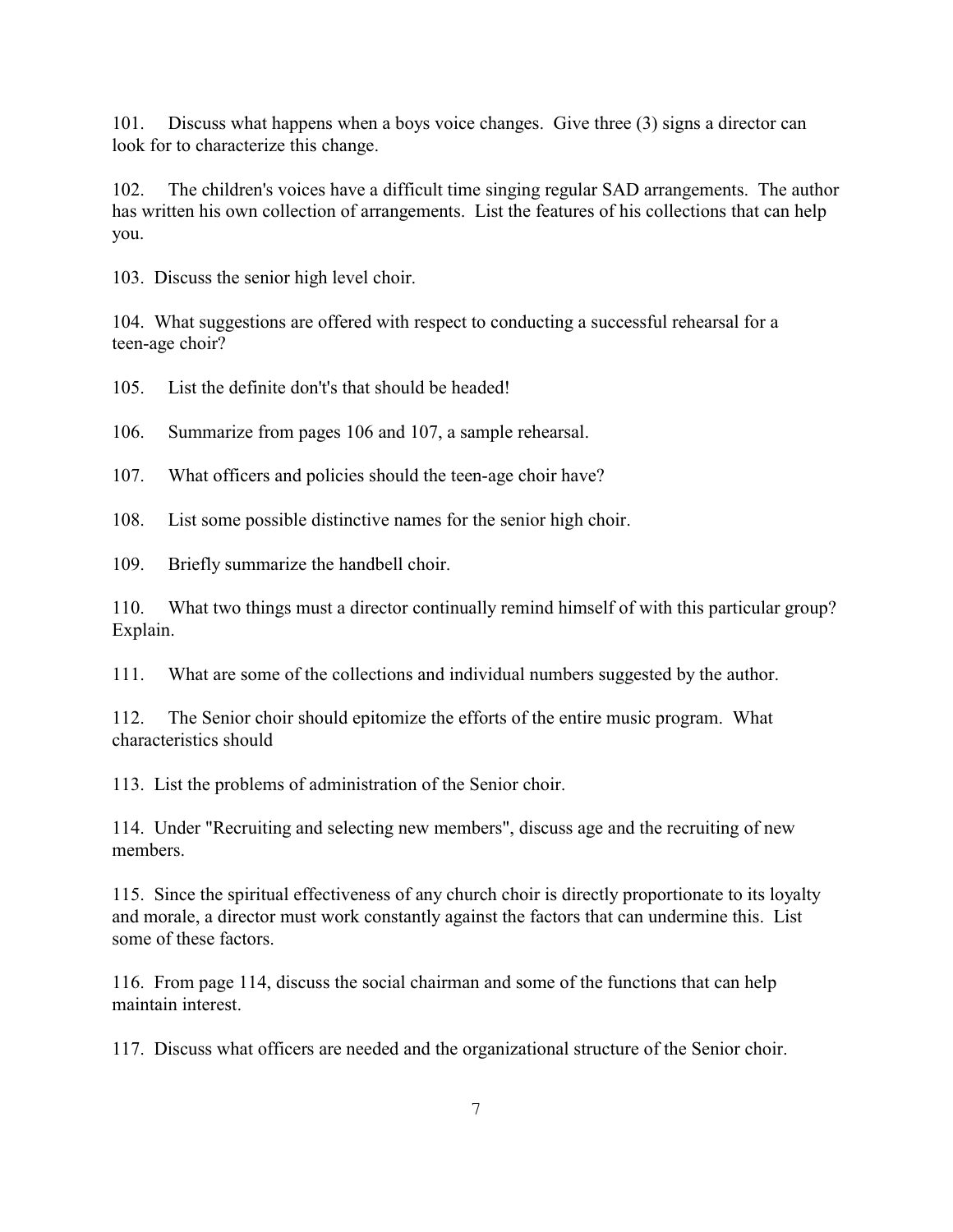118. Explain the two (20) main methods of storing music and the importance of a card file.

119. What are the various ways of introducing new music to a choir?

120. List the seven (7) typical problem places where average singers will make mistakes.

121. Give a brief outline of a sample rehearsal.

122. Discuss briefly the miscellaneous suggestions regarding rehearsals.

123. Explain briefly "Matters of Performance

124. List seven (7) other basic concepts regarding performance that a director must try to impress upon each member of the choir.

125. Under "Group Musicianship" list seven (7) areas that need further development.

126. What three (3) principles should the director keep in mind when working out various problems?

127. There are several basic concepts regarding sight reading that the director should try to develop with his singers. Name and briefly discuss each.

128. What is the first step of teaching sight singing technique?

129. Briefly discuss the eight (8) sections of the second stage in teaching sight singing.

130. What are the seven (7) characteristics of a non-confident choir?

131. List the seven (7) basic fears that most beginning singers have.

132. Discuss briefly several fundamental concepts that a director must teach his choir regarding looking and sounding more confident.

133. How can the section on "Lack of Confident Singing" be summarized?

134. Proper vocal technique for tone production, whether for choir or solo singing, is dependant upon what three (3) main factors?

135. Summarize some factors that effect intonation. Also give some ways of improving intonation.

136. List the seven (7) characteristics that a good tone possesses.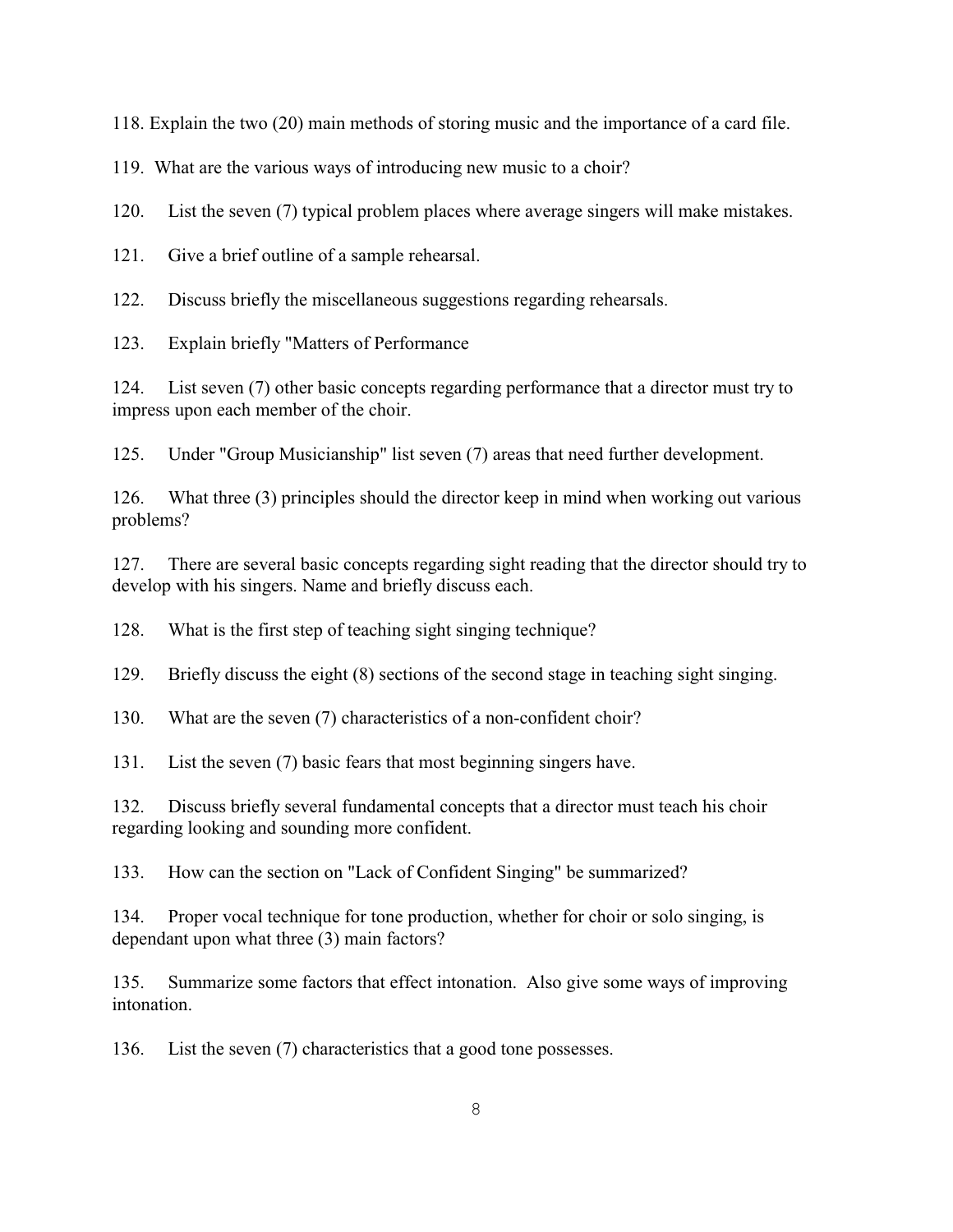137. There are several important factors that specifically contribute to poor blend. List all seven (7).

138. Discuss vibrato.

139. The problem of good diction can be generalized for volunteer singers with two fundamental concepts. Name them.

140. Good diction is dependent upon what?

141. There are several basic concepts regarding good diction that choir members should be taught. List and discuss each briefly.

142. Theoretically, what should the proportion of voices be in an adult choir?

143. List the basic concepts regarding meaningful interpretation.

144. There are several general considerations that should be noted for the director himself. List and discuss each.

145. Summarize the section on "Materials".

146. Briefly explain the criteria for choosing new music. List ten (10) things to look for.

147. What are five (5) suggestions offered for preparing special music programs?

148. The list on pages 148 through 150 is an excellent list of music for the Senior choir. The collections are good if you have a limited budget. List the ones you are familiar with.

149. Summarize the instrumental program.

150. Briefly discuss each of the string instruments as to range, clef, and transposition.

151. Summarize each of the woodwind instruments as the clef, range, and transposing or non-transposing.

152. Explain briefly about each brass instrument.

153. List the percussion instruments and briefly summarize the section on percussion.

154. A church music director should be acquainted with the various terms and expressions used by instrumentalists. What are some of these terms? Explain.

155. What are some of the ways the author suggests for beginning an instrumental program?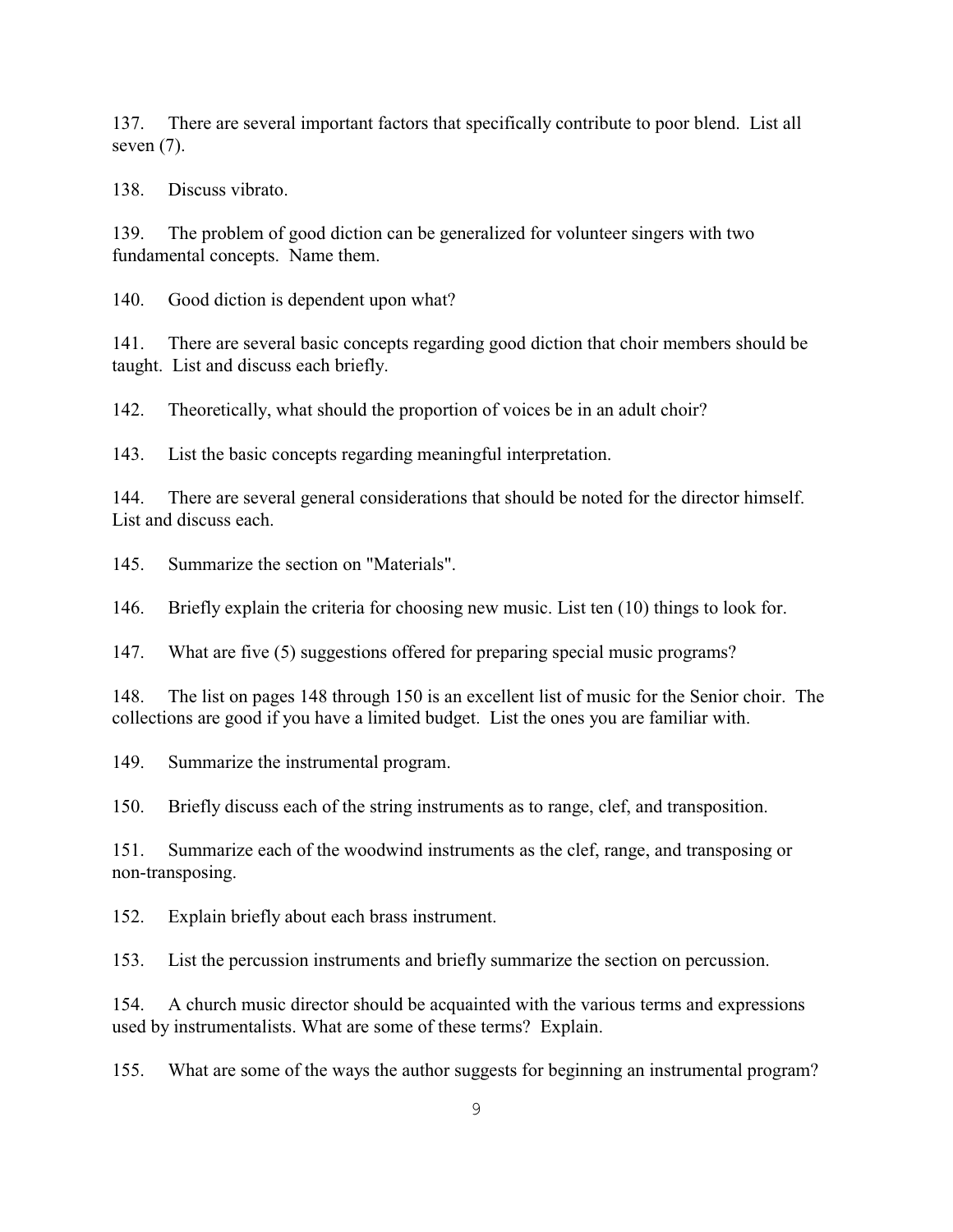156. For congregational singing, how can the four parts of a hymn be distributed among the instruments?

157. A good balance for a medium-sized church orchestra should consist of what instruments? Also how many of each?

158. Explain ways of dealing with an over balance, in for example, the brasses.

159. Briefly summarize the section on "Rehearsal Suggestions".

160. What important considerations regarding the instrumental program should a director know?

161. Instruments can be used in many interesting ways in a church music program. Name seven different ways.

162. Discuss the Materials that are available to the director for instruments.

163. What people should be included on an active music committee?

164. What are the four (4) main responsibilities of this committee?

165. In addition to its various graded choirs and instrumental organizations, a church music program should also include what other types of groups?

166. Summarize men's groups. Include three (3) collections for men's voices.

167. Discuss the use of various ladies groups in the church.

168. List some of the various combinations of instruments to make instrumental ensembles.

169. List five (5) benefits of a radio ministry.

170. What should be considered when making plans for a church service broadcast?

171. A church planning to embark upon a studio broadcast ministry to its local community should first consider six (6) factors. What are they?

172. Define the spiritual objectives for the broadcast.

173. In choosing the type of program, what questions need to be addressed?

174. Summarize the Facilities for the Broadcast.